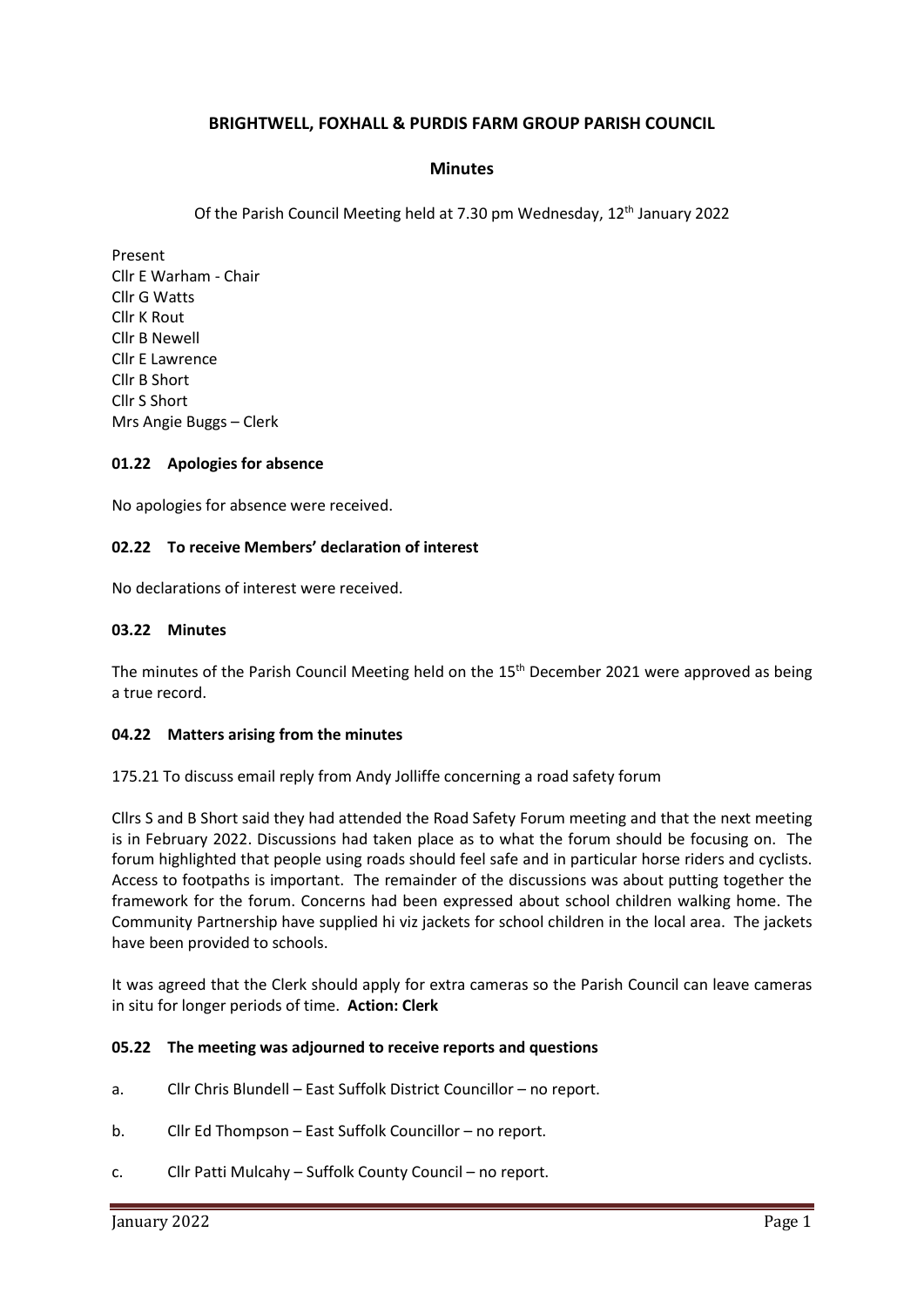Write to Graham Newman Suffolk County Council Chairman and state that we are very concerned that our elected County Councillor is not fulfilling her role. **Action: Clerk**

d. To receive questions from members of the public - no members of the public were present.

#### **To reconvene the meeting**

#### **06.22 Planning**

a. Proposed development of Orwell Crossing Logistics Park

Cllr G Watts reported that there had been no further developments on the planning application for the Logistics Park. The next Planning Committee meeting is the  $25<sup>th</sup>$ January 2022.

b. General

Cllr G Watts stated there had been Planning Development for several small-scale housing developments.

DC/21/3546/FUL The site is located to the North of Trinity Park to the North of Bucklesham Road… Change of use to facilitate four croquet lawns with clubhouse, maintenance shed, car parking and water tank. Parking will be on site. Even in winter the well-draining sandy soil will allow vehicles to be parked without any problems. Four lawns can host 16 Association Croquet players. Even with the officials managing the 2 or 3 days of a serious… - Approved

DC/21/3805/FUL Foxhall Hall Hall Road Foxhall – Change of use and partial rebuilding of some of the former agricultural buildings as a new orthodontics surgery with associate facilities. – Pending

DC/21/2391/FUL Land off Ipswich Road Brightwell – Change of use of land for siting of 31 no. static units and 12 touring pitches and ancillary facilities – re submission DC/20/5102/FUL – There is a further comment on the website from Waldringfield Parish Council relating to sewage.

DC/21/0903/FUL The Hollies Straight Road Foxhall – Utilise the existing land formally known as The Hollies Sports Centre and Social Club as home pitch locations for both youth and adult football. Creation of new vehicular access, parking and associated facilities. – There are two more letters from local residents. This application is unusual due to the time it has taken for ESC to make a decision on the application. It was agreed that the Clerk should write to the Planning Officer (Copy to Cllr C Blundell) asking why this application is taking so long to determine. **Action: Clerk**

Cllr B Newell commented that there were 69 planning applications last year, 5 were withdrawn which leaves 64 including 10 relating to Brightwell Lakes and Orwell Truck Stop. Of these 54, 22 are pending from last year. Cllr G Watts said there could be genuine reasons for the delay in processing these applications and that the Parish Council should concentrate on individual applications. It was agreed that the Clerk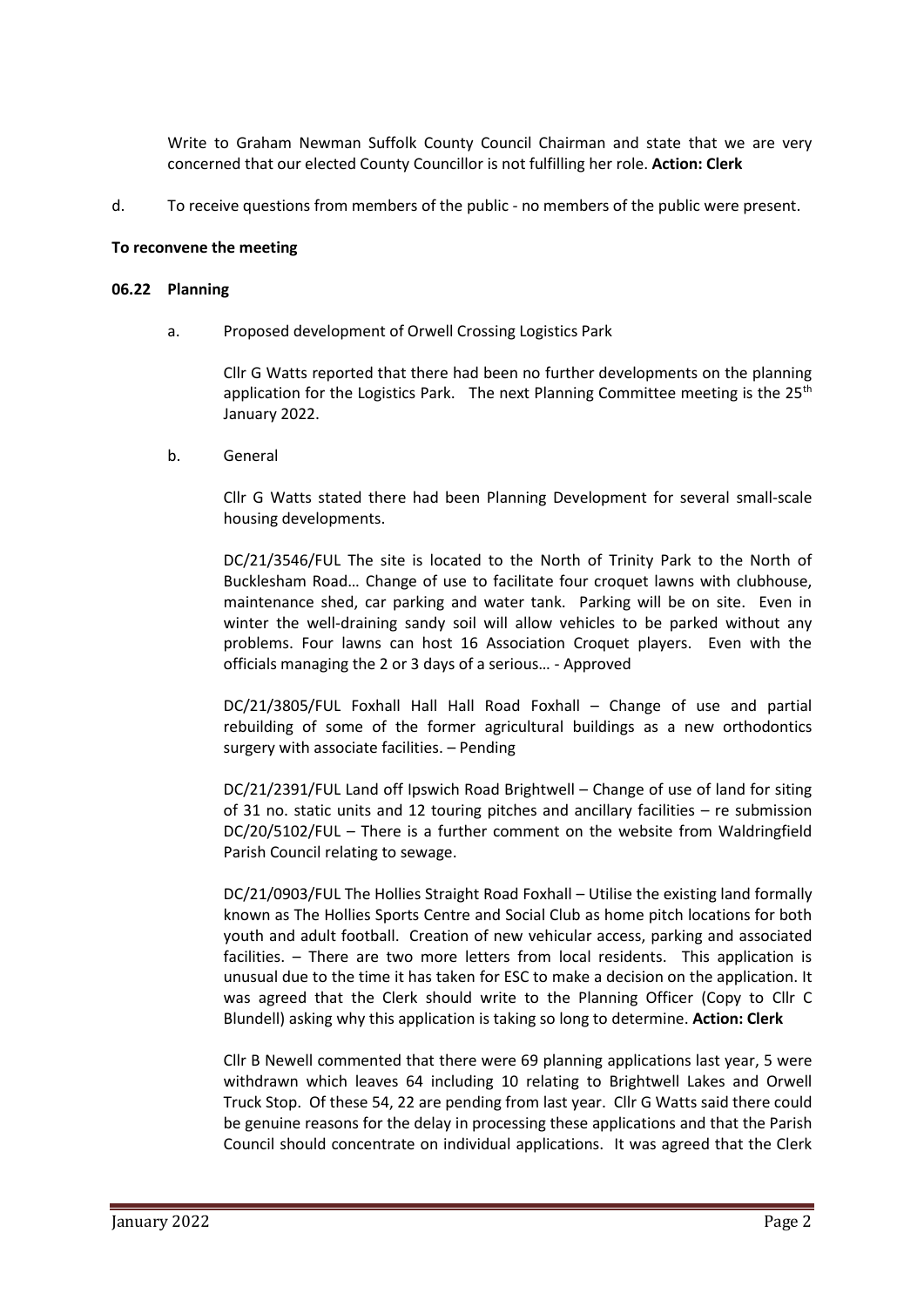should write to the Planning Department asking the reasons why these applications are delayed. **Action: Clerk**

# **07.22 Straight Road Improvements**

Discussion took place about the road signage to indicate the turning for Straight Road from both Felixstowe and Ipswich. Councillors discussed erecting new signs or place signage on the road. Cllr E Warham proposed, seconded Cllr B Short that the Clerk should write to David Chenery Suffolk County Council Highways Manager and express our concerns about the visibility on turning onto Straight Road from both Felixstowe and Ipswich and that the Parish Council has funding available that they would like to put forwards improvements - all in favour. **Action: Clerk**

# **08.22 Report on Murrills Park Purdis Farm**

The Clerk reported that she had written to Andy Jolliffe and had received the following reply.

"Regarding the Murrells Park improvements, the contract provision was delayed because of queries relating to the potential increased cost of maintenance that would be incurred by East Suffolk Council. This is because some of the improvements involved some small rolling hills that wouldn't affect anyone's privacy but couldn't be cut by the usual ride on mowers used by Norse. It's been confirmed that these costs can be covered by our budgets and the offer of the contract has been made.

The sign off hasn't been finalised with the company so the plans are not yet available. However, once this is done the providers will be arranging community drop-in sessions for local residents and parish councillors to discuss the plans and take feedback. At this point the designs won't change substantially as the cost implication would be significant but there is space to adjust the designs if necessary. I will of course be providing yourselves with a copy of the plans at the earliest opportunity and certainly before they're released to the public. As a reminder the feedback received from residents shaped the design of the new plans and is intended to improve current provision, not create something completely new.

In terms of the cost of installation the providers are well aware that the funds available are the maximum and there is no flexibility for overspend. This was made clear at the procurement stage and has been reiterated since. There are no concerns about an overspend at this time.

Finally, because the process of allocating and spending the funds has commenced there are no grounds for the developers to reclaim it based on lack of its use. I hope this allays concerns over the costs and potential reclaim from developers."

Councillors noted the contents of the response, and the Clerk was requested to write to Andy Jolliffe stating that the Parish Council looks forward to receiving a copy of the plans as soon as they become available. **Action: Clerk**

# **09.22 To discuss the VAS Sign Reports**

Cllr E Lawrence had previously circulated the results of the VAS monitoring in Brightwell. The average speed of traffic is over 30 miles per hour. Traffic is exceeding the speed limit by travelling at 37.8 miles per hour. It was agreed that Cllrs S and B Short should bring the matter of speeding and the use of the data collected to the attending of the next meeting of the Road and Safety Forum. It was also agreed that the Clerk should send the information to the Police Safer Neighbourhood Team.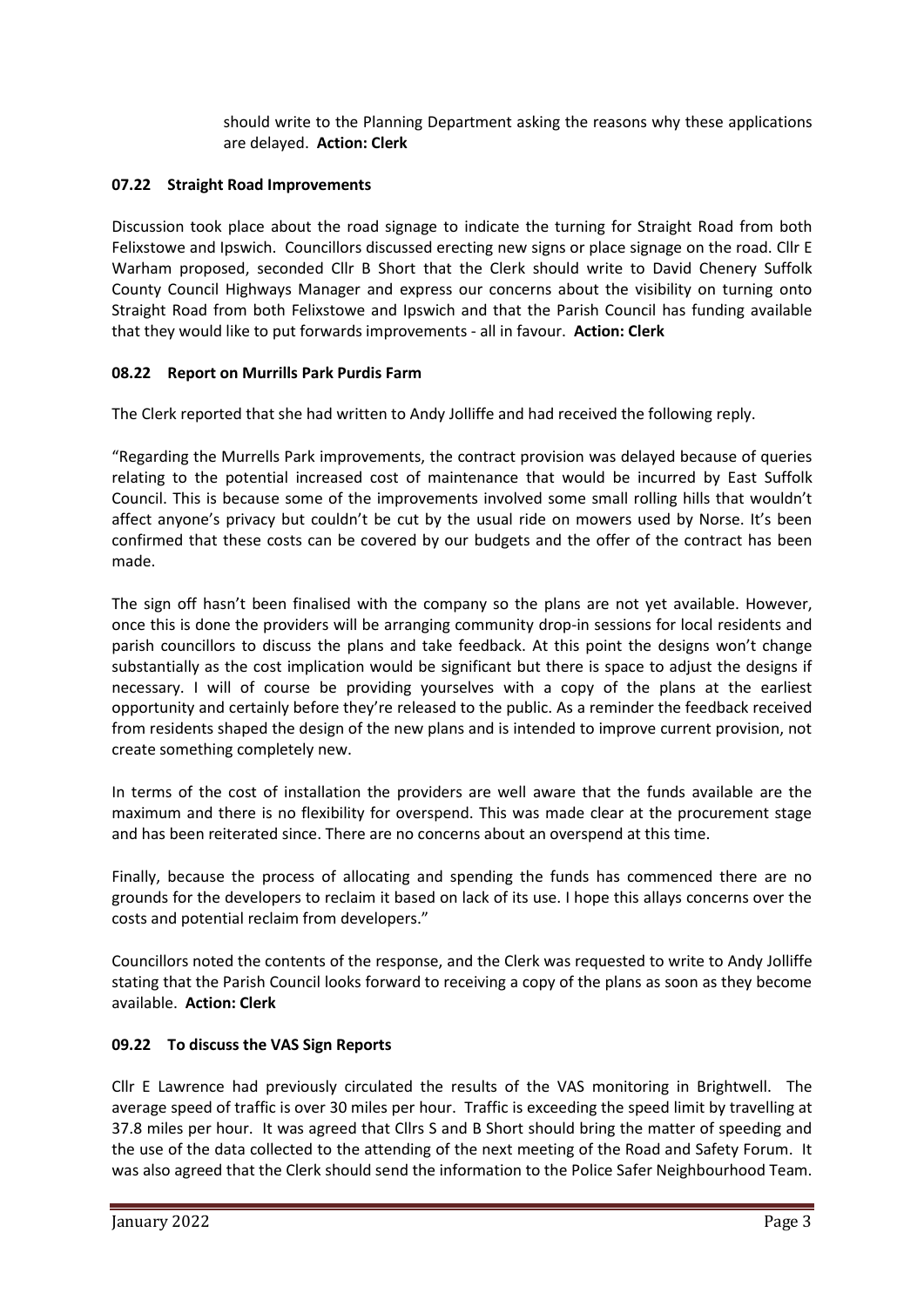Councillors asked for the Clerk to contact the Police Commissioner about police attendance at Parish Council Meetings. **Action: Sheila and Bernard Short / Clerk**

# **10.22 To discuss celebrations for the Queen's Platinum Jubilee June 2022**

Councillors discussed whether celebrations should take place in the parishes for the Queen's Platinum Jubilee June 2022. It was agreed that the Clerk should write to Trinity Park asking whether they would be holding any events to mark the event which our parishes could join in. **Action: Clerk**

## **11.22 Clerk's Report December 2021**

### Email from Andy Jolliffe re Murrills Park

Regarding the Murrells Park improvements the contract provision was delayed because of queries relating to the potential increased cost of maintenance that would be incurred by East Suffolk Council. This is because some of the improvements involved some small rolling hills that wouldn't affect anyone's privacy but couldn't be cut by the usual ride on mowers used by Norse. It's been confirmed that these costs can be covered by our budgets and the offer of the contract has been made.

The sign off hasn't been finalised with the company so the plans are not yet available. However, once this is done the providers will be arranging community drop-in sessions for local residents and parish councillors to discuss the plans and take feedback. At this point the designs won't change substantially as the cost implication would be significant but there is space to adjust the designs if necessary. I will of course be providing yourselves with a copy of the plans at the earliest opportunity and certainly before they're released to the public. As a reminder the feedback received from residents shaped the design of the new plans and is intended to improve current provision, not create something completely new.

In terms of the cost of installation the providers are well aware that the funds available are the maximum and there is no flexibility for overspend. This was made clear at the procurement stage and has been reiterated since. There are no concerns about an overspend at this time.

Finally, because the process of allocating and spending the funds has commenced there are no grounds for the developers to reclaim it based on lack of its use. I hope this allays concerns over the costs and potential reclaim from developers.

### Suffolk County Councillor

I wrote to Patti and copied in Graham Newman Head of Suffolk County Council requesting contact be made with the Parish Council. I had an immediate reply from Graham but at this time I have not had an acknowledgement to my email from Patti.

### Parish Council Vacancy

I received an email from a resident in Foxhall who was interested in becoming a councillor however on reflection she felt that, at the moment, she didn't have enough time to devote to the position.

### **12.22 Finance**

### **Income**